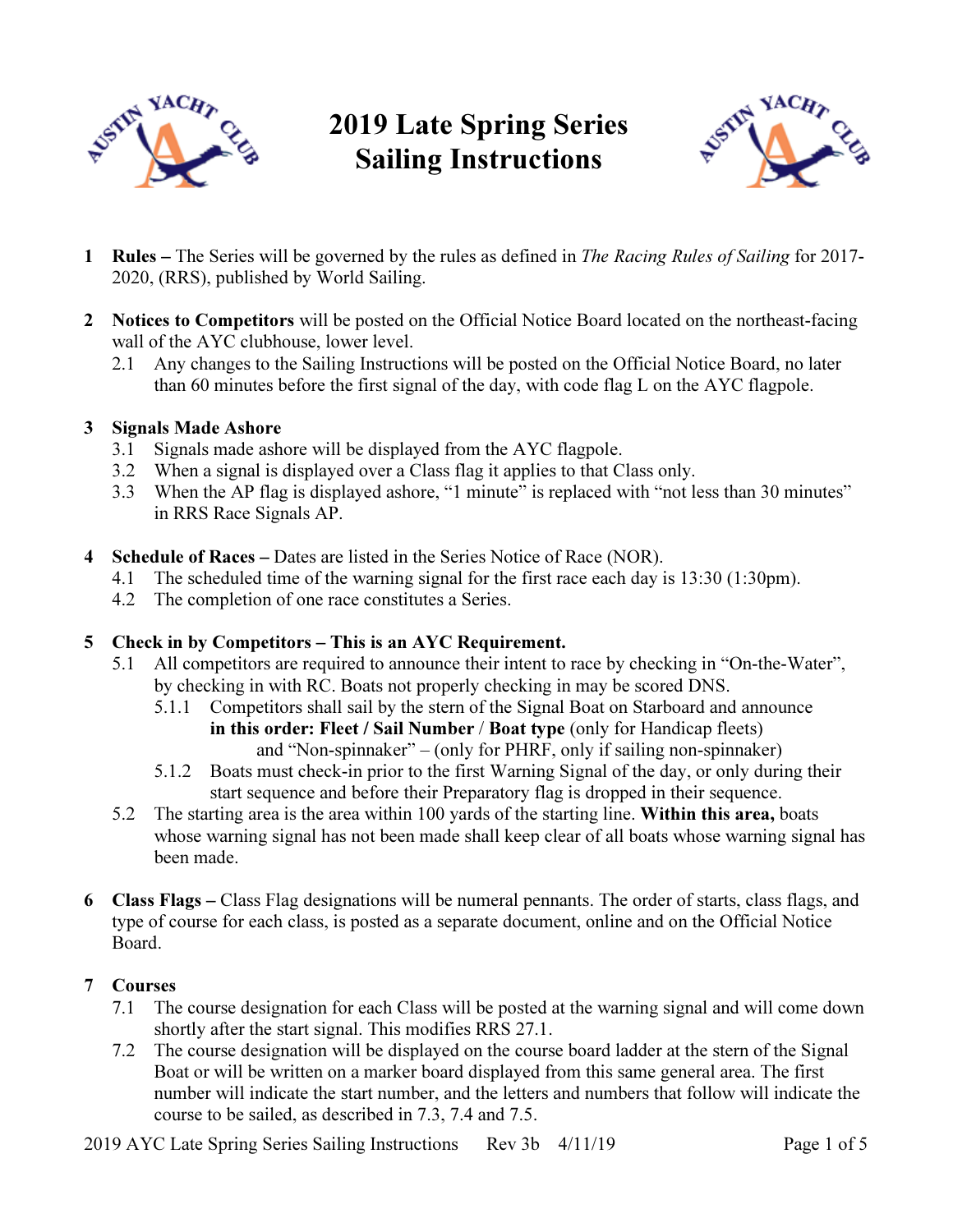- 7.3 "Long Distance" LD Courses:
	- 7.3.1 Pre-defined Long Distance courses are shown on the 2018 LD Course Card, which are available just outside the Race Committee room, and on the AYC website under "Race Documents". When using pre-defined LD courses, the course number from the "2018 LD Course Card" will be shown on the course ladder at the stern of the Signal Boat.
	- 7.3.2 When there is not an appropriate Long Distance course on the Course Card, RC may choose to post a course made of any combination of AYC permanent marks, channel marks 3 - 12, and a temporary inflatable mark (yellow windward "W" or orange leeward "L").
		- 7.3.2.1 Code Flag C will be flown at the warning signal, to indicate that a course not shown on the Long Distance Course Card will be used.
		- 7.3.2.2 The course will be shown on a white marker board, at the Warning flag. Plain letters or numbers (not underlined) indicate marks to be rounded to port, and underlined letters or numbers indicate marks to be rounded to starboard. "W" will indicate a temporary **yellow windward** and "L" will indicate an **orange** leeward mark, if used.
- 7.4 For the Multihulls, RC will provide two courses: a longer course for the Multihull-A Fleet, and a shorter course for the Multihull-B Fleet. If no MHB boats check in, course may not be posted.
- 7.5 Round the Buoys (RTB) courses will be designated on the stern of the Signal Boat. The first number will indicate the class number, and the letters and numbers that follow will indicate courses such as W1, W2 or W3 as shown in the attached diagram.

## 8 Marks

- 8.1 Marks for the Long Distance courses include permanent numbered channel marks or AYC permanent marks, which are shown on the current AYC Long Distance Course Card, or a yellow tetrahedron inflatable mark used as a temporary Windward mark ("W") or an orange tetrahedron inflatable mark used as a temporary Leeward mark (L"). The Start Line and the Finish Line will be White Ball buoys.
- 8.2 Marks for the Round-The-Buoys Courses
	- 8.2.1 Windward mark for all RTB classes will be a yellow inflatable tetrahedron.
	- 8.2.2 Leeward mark for J80 class will be an orange inflatable tetrahedron, placed farther downwind than the yellow leeward mark (see diagram).
	- 8.2.2 Leeward mark for all other RTB classes will be a yellow tetrahedron, placed upwind of the orange leeward mark (see diagram).

# 9 Time Limits

- 9.1 For Round-the-Buoys (RTB) courses, the time limit for each race will be 90 minutes for the first boat to sail the course and finish. A boat failing to finish within 30 minutes after the first boat in her class sails the course and finishes will be scored TLE (Time Limit Expired), which is the same points as DNF. This modifies RRS 35 and A4.
- 9.2 For Long Distance (LD) courses, the time limit for each race will be two and a half (2.5) hours for the first boat to sail the course and finish. Boats failing to finish within 60 minutes after the first boat in her class sails the course and finishes, will be scored TLE (Time Limit Expired), which is the same points as DNF.
- 9.3 Boats may be finished in place, if their finishing position can be correctly determined, or if a boat agrees to be finished in place. Her finish time will be adjusted so as not to appear to have finished in front of boats in her class who finish within the time limit.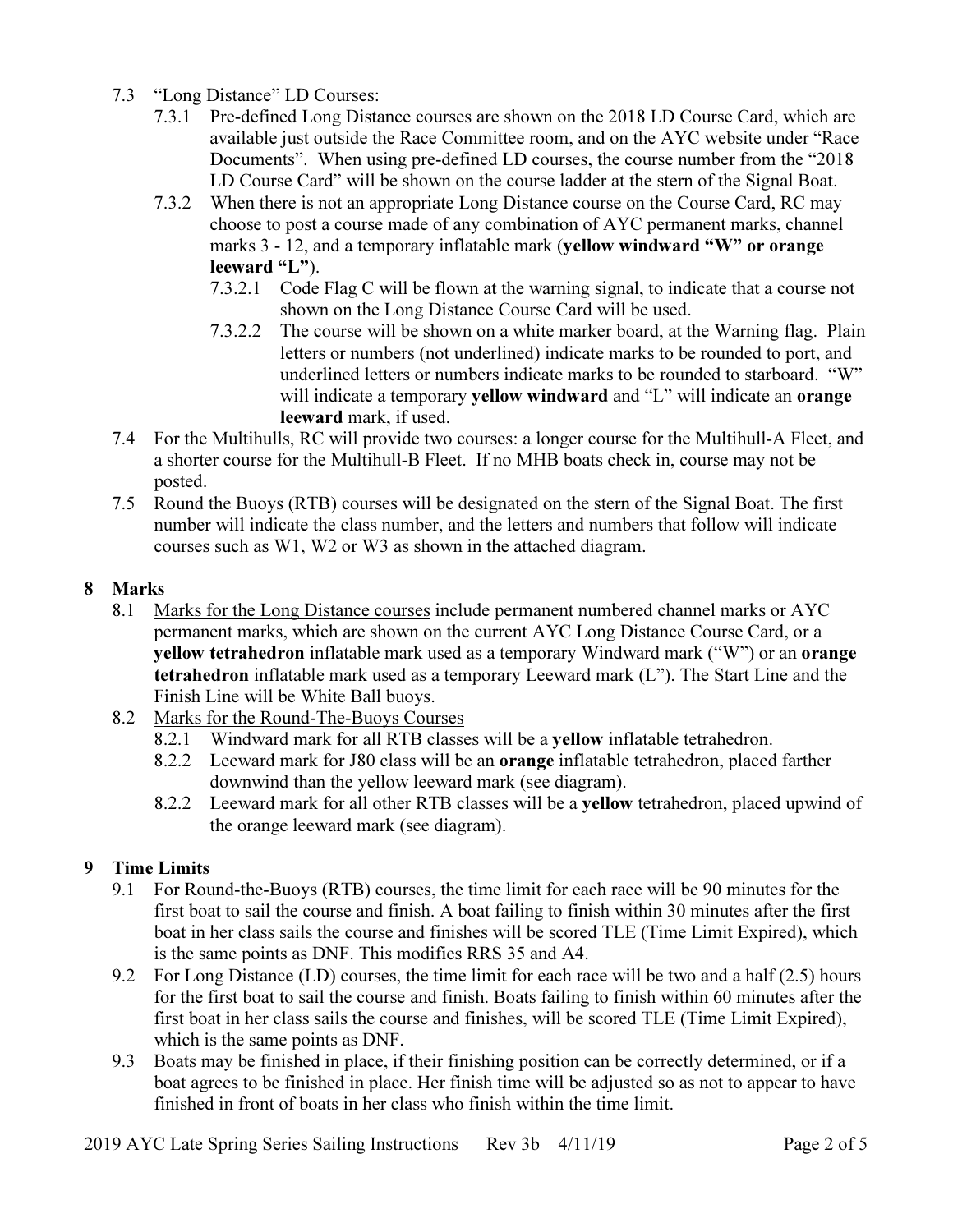### 10 Obstructions

- 10.1 After the start, the Finish Line is an obstruction, except when on the last leg of the course. Boats that sail through this obstruction will be scored points equal to DNF.
	- 10.1.1 A boat may "unwind" to correct its error in order to comply with this rule, provided she has not finished. This modifies RRS 28.1.
- 10.2 All marked swim areas and dive areas are considered obstructions.
- 10.3 If "X" mark is present, the area between "X" mark and Windy Point is an obstruction.

### 11 The Start

- 11.1 The Race Committee may alert the competitors prior to the first start sequence, and prior to the second race of the day, with a series of short blasts (more than 6) approximately 1 minute prior to the starting sequence for the first start in that sequence.
- 11.2 The starting line will be between an orange line flag on the port side of the Race Committee boat and a white ball buoy on the port side.
- 11.3 The start sequence may be broadcast on the Primary VHF Race Committee Channel 78.
- 11.4 The Starting Signal sequence will be as described in RRS 26.

#### 12 Recalls

- 12.1 The RC may attempt to promptly broadcast the sail number of each recalled boat on the primary VHF channel 78. The following shall NOT be grounds for redress:
	- 12.1.1 Failure of a boat to receive the recall broadcast.
	- 12.1.2 Failure of the RC to broadcast recall numbers.
	- 12.1.3 A boat's position in the sequence of broadcast numbers.
- 12.2 A start that has a General Recall will go to the end of the starting sequence for its re-start. This modifies RRS 29.2.
- 13 Change of Course For Long Distance (LD) courses; the Race Committee may not change the direction or length of any leg of the course after the start. This modifies RRS 33.

#### 14 The Finish

- 14.1 The finish line will be between an orange line flag on the starboard side of the Race Committee boat and a white ball buoy on the starboard side.
- 14.2 If a Course must be shortened, it will be in accordance with RRS 32.2.
	- 14.2.1 A course board or class flag will show which class is having their course shortened.
	- 14.2.2 Classes not being shortened at that mark, will continue to sail their designated course
- 15 Scoring The scoring is defined in the NOR.
- 16 Protests Written protests shall be filed with a Race Committee representative in the AYC office. Protests shall be filed within 30 minutes of the Race Committee boat docking after the race. Protests will be heard in the approximate the order of receipt, as soon as possible on the day of the race, or as soon as reasonably possible.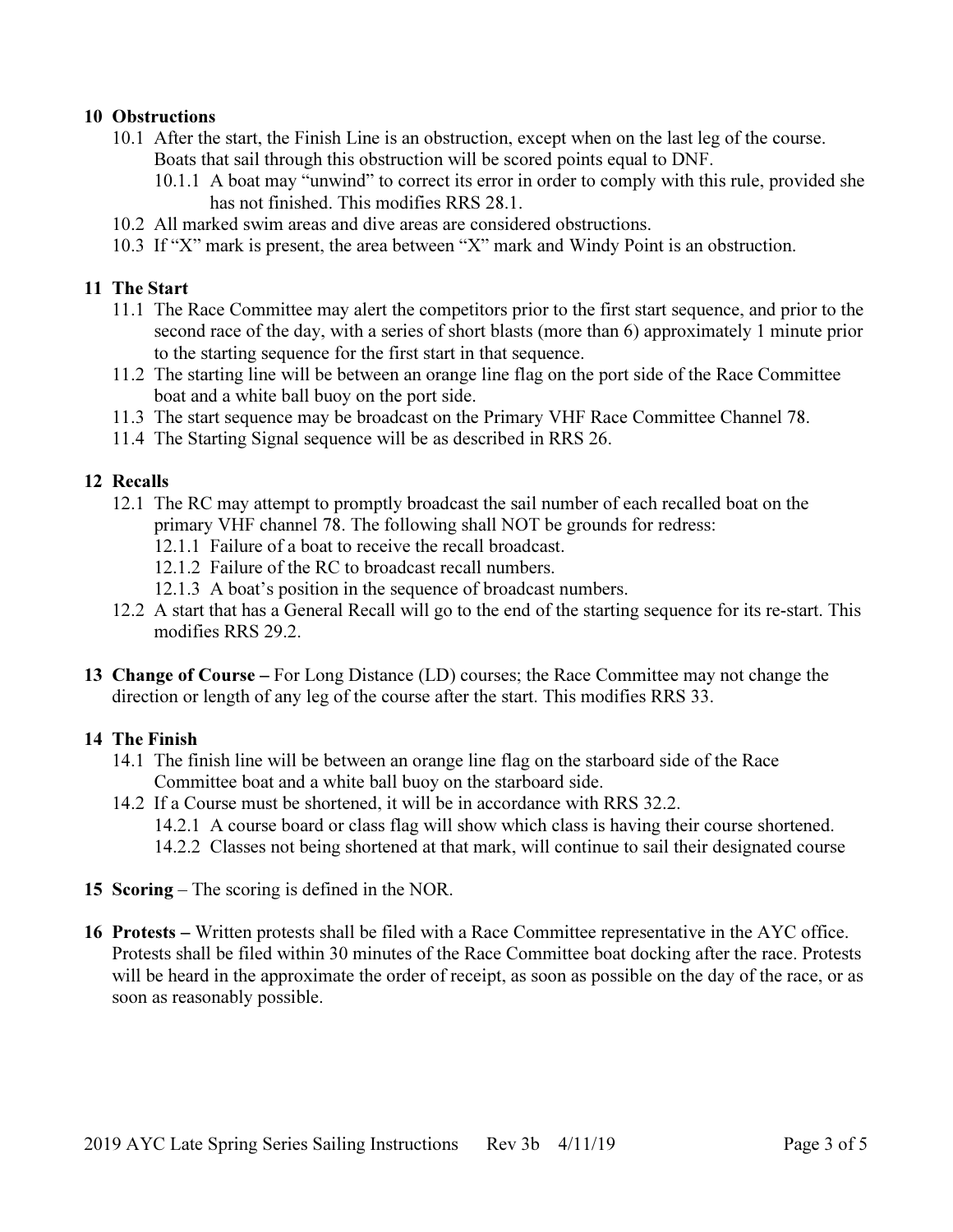## 17 Arbitration - Appendix T, Arbitration, shall apply.

### 18 Safety

- 18.1 The level of Lake Travis fluctuates, so beware of shallow spots.
- 18.2 A boat retiring from a race is requested to notify the RC on VHF channel 78, before leaving the racing area or as soon as possible.
- 18.3 For matters concerning safety, boats may contact the RC by VHF radio on channel 78.
- 19 Disclaimer of Liability By participating in the Series, each boat owner, skipper and crew agree to sail and use the Austin Yacht Club facilities at his or her own risk. To the fullest extent permitted under Texas law, each boat owner, skipper and crew unconditionally and irrevocably releases and discharges the Austin Yacht Club, their Officers, Board of Directors, agents, and all other persons who assist in maintaining equipment or in organizing and/or conducting races, from all claims and legal liability for personal injury, death or property damage incurred in connection with the event.